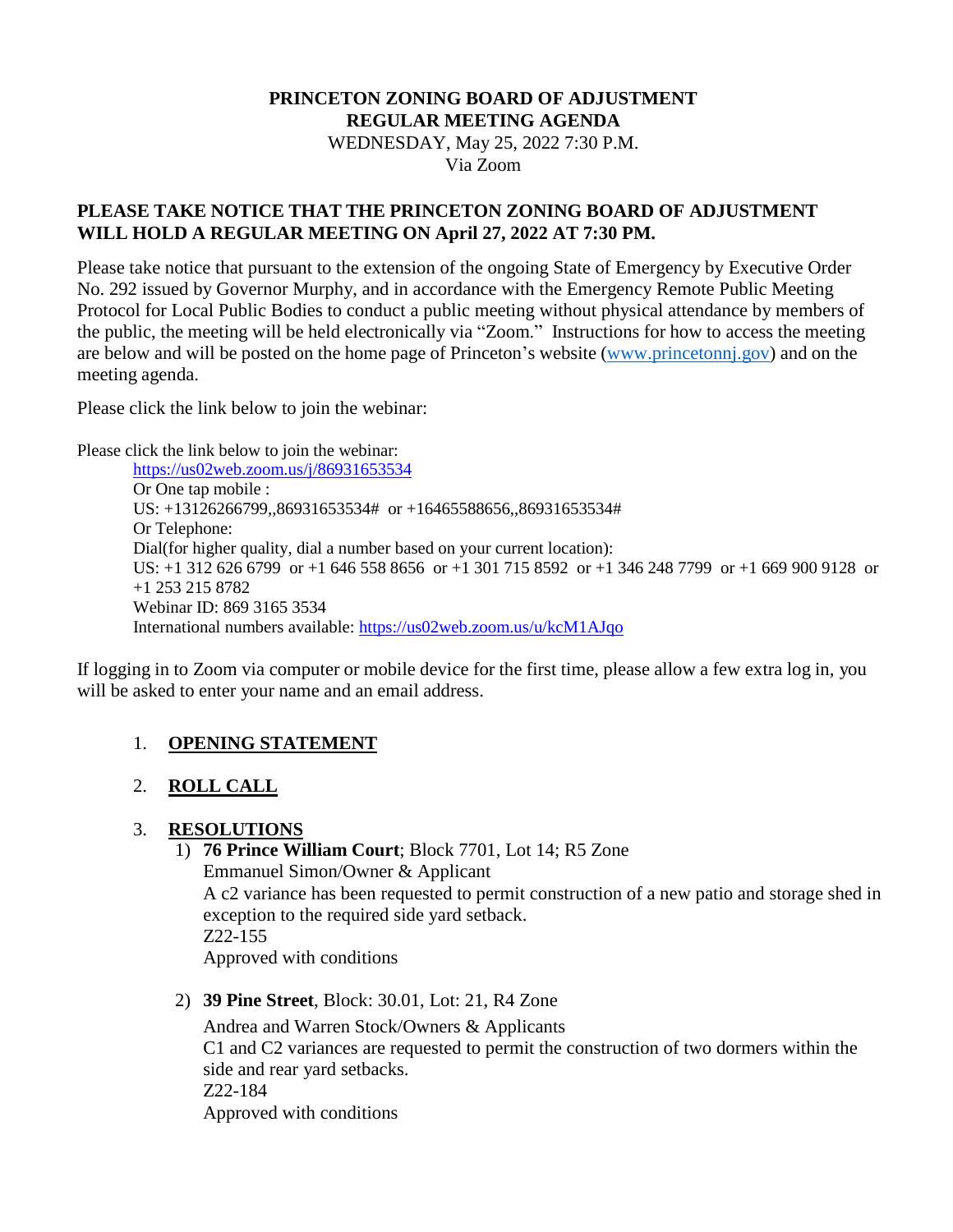#### 3) **560 Lake Drive; Block 8802, Lot 9; R5 Zone**

Grosso Homes LLC. C/O Richard Grosso, Jr. /Owner & Applicant A variance is requested under the c (1) criteria to permit construction of a new home in exception to the required lot area. A bulk variance is requested to permit construction of the home within the prevailing front yard setback. Z22-195

## 4) **516 Cherry Hill Road; Block 2201, Lot 29; RA Zone**

Jenn and Huei Tsai/Owners & Applicant A c1 variance is requested to permit construction of a home on a lot that does not meet the required minimum lot area or lot width. Z21-134 Approved with conditions

## 5) **61 Harris Road, Block: 7107, Lot: 2, R8 Zone**

Henry and Bruno Perna /Owners & Applicant A c1 variance is requested to permit construction of a new home on a lot in exception to the required lot area. Z22-187 Approved with conditions

#### 6) **44 Morgan Place; Block 6802 Lot 21, Zone R5**

44 Morgan LLC, Owner/Applicant C (1) variance request to permit construction of a new home on a lot in exception to the required lot area, depth and frontage. Z22-206 Approved with conditions

## 7) **252 Guyot Street; Block 7201, Lot 4; R6 Zone**

Kirk Gastinger/Owner & Applicant

A c1 variance is requested to permit construction of a home on a lot that does not meet the required minimum lot area, depth and frontage. Additional bulk variances are requested for required driveway setback, garage setback and the façade articulation of sidewall. Z22-208

Approved with conditions

## 4. **APPLICATIONS**

#### 1) **420 Mount Lucas Road,** Block: 4201, Lot: 15, RB Zone

Herman and Lekha Tull/Owner & Applicant

A floor area ratio (FAR) variance pursuant to NJ SA 40:55D-70 (4) is requested to permit construction of an addition and a new front porch to an existing single-family dwelling. Zoning approval of second floor addition to an accessory structure that was constructed without zoning approval is also requested. Bulk (c1) variances are requested for both structures to permit construction in exception to the required side and rear yard setbacks Z20-875

MLUL deadline 6/23/22